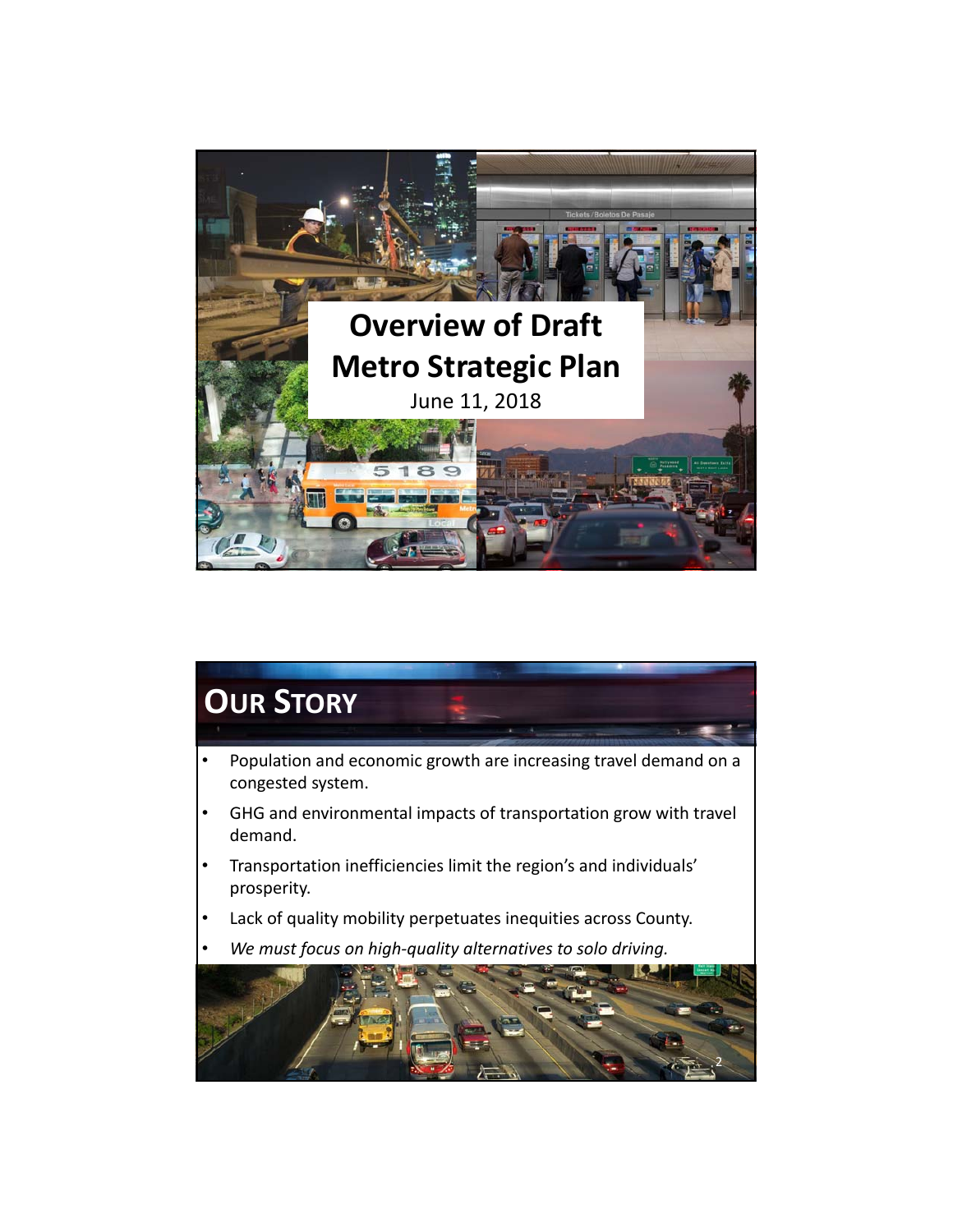## • Foundation that aligns all plans, programs, and services to achieve a common vision • Establishes mission, vision, and goals to be adopted by other plans (e.g. Long Range Transportation Plan, NextGen Bus Study, etc.) Sets principles for making decisions and conducting business **ROLE OF METRO STRATEGIC PLAN**

3

## **MISSION AND VISION**

## Mission

• Provide a world‐class transportation system that enhances quality of life for everyone in LA County.

Vision

- Increase prosperity for all by removing mobility barriers
- Swift and easy mobility throughout LA County, anytime
- Provide more trips through a variety of high quality mobility options

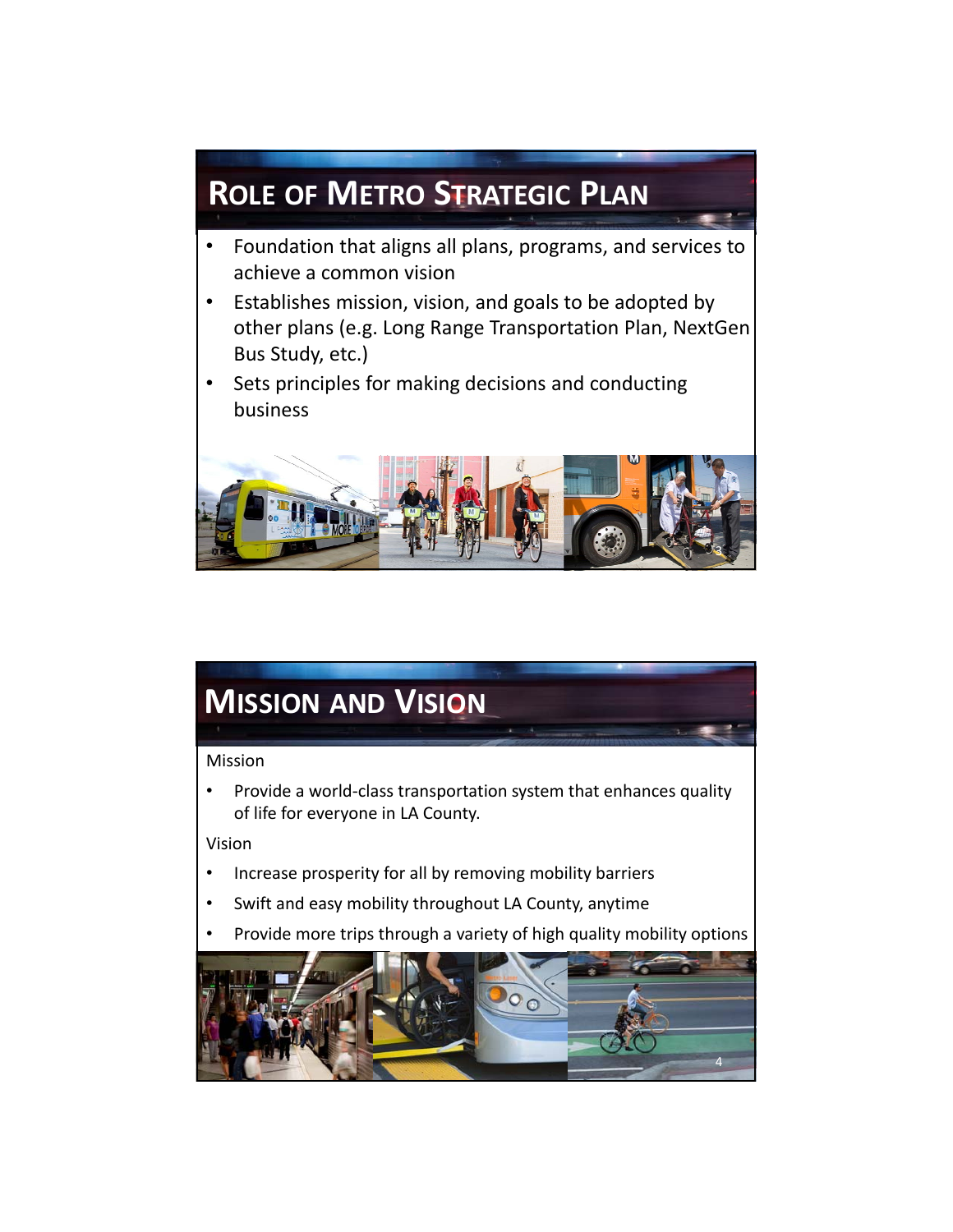## **VISIONARY OUTCOMES**

Double the total usage of transportation modes other than driving alone, including transit, walk, bike, shared‐ride and carpool modes

- Access to high-quality mobility options within a 10minute walk from home
- Reduce maximum wait times for any trip to 15 minutes any time of day

5

- Improve average travel speeds on the County's bus network by 30 percent
- Provide convenient and dependable options for bypassing congestion on streets and highways.

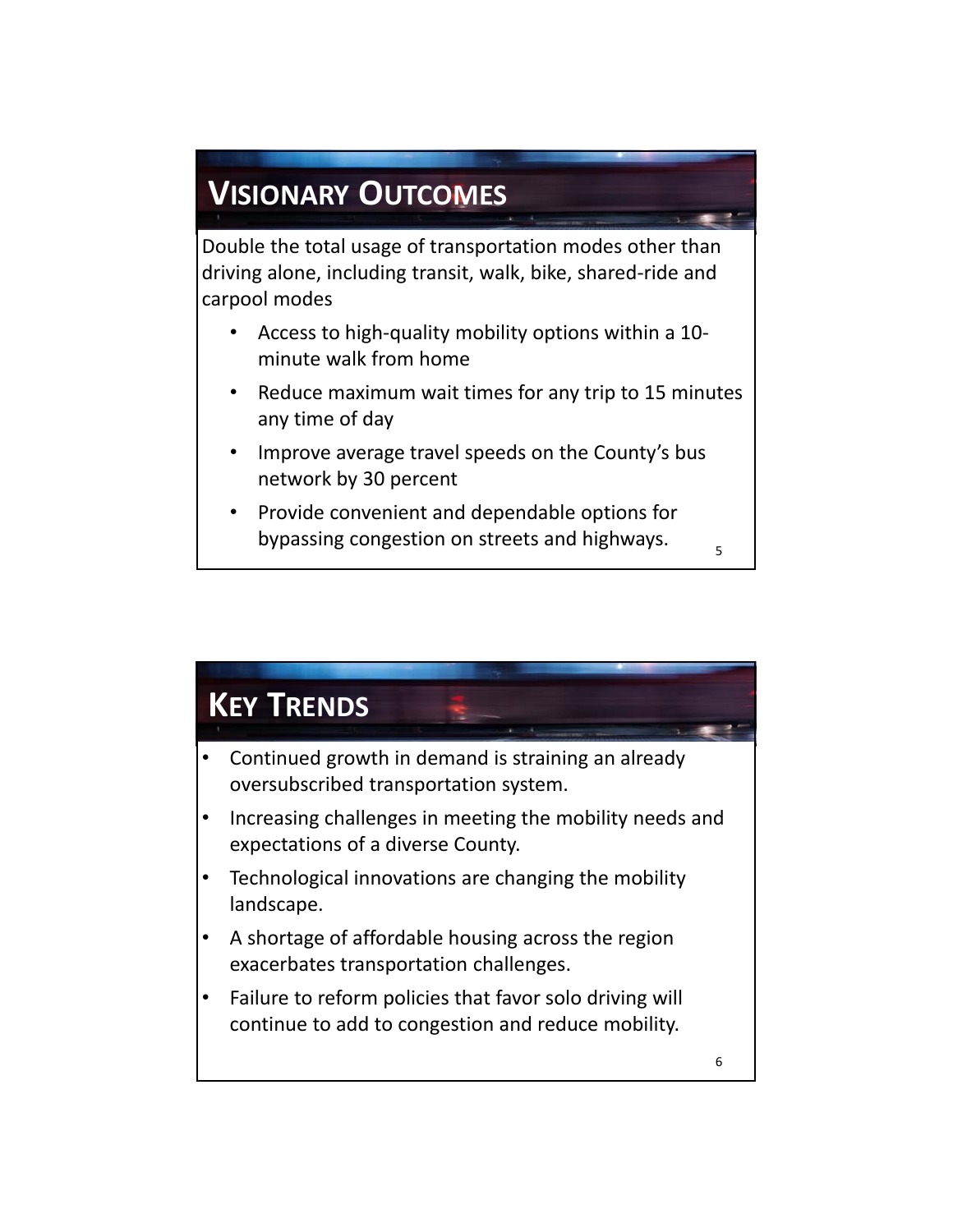

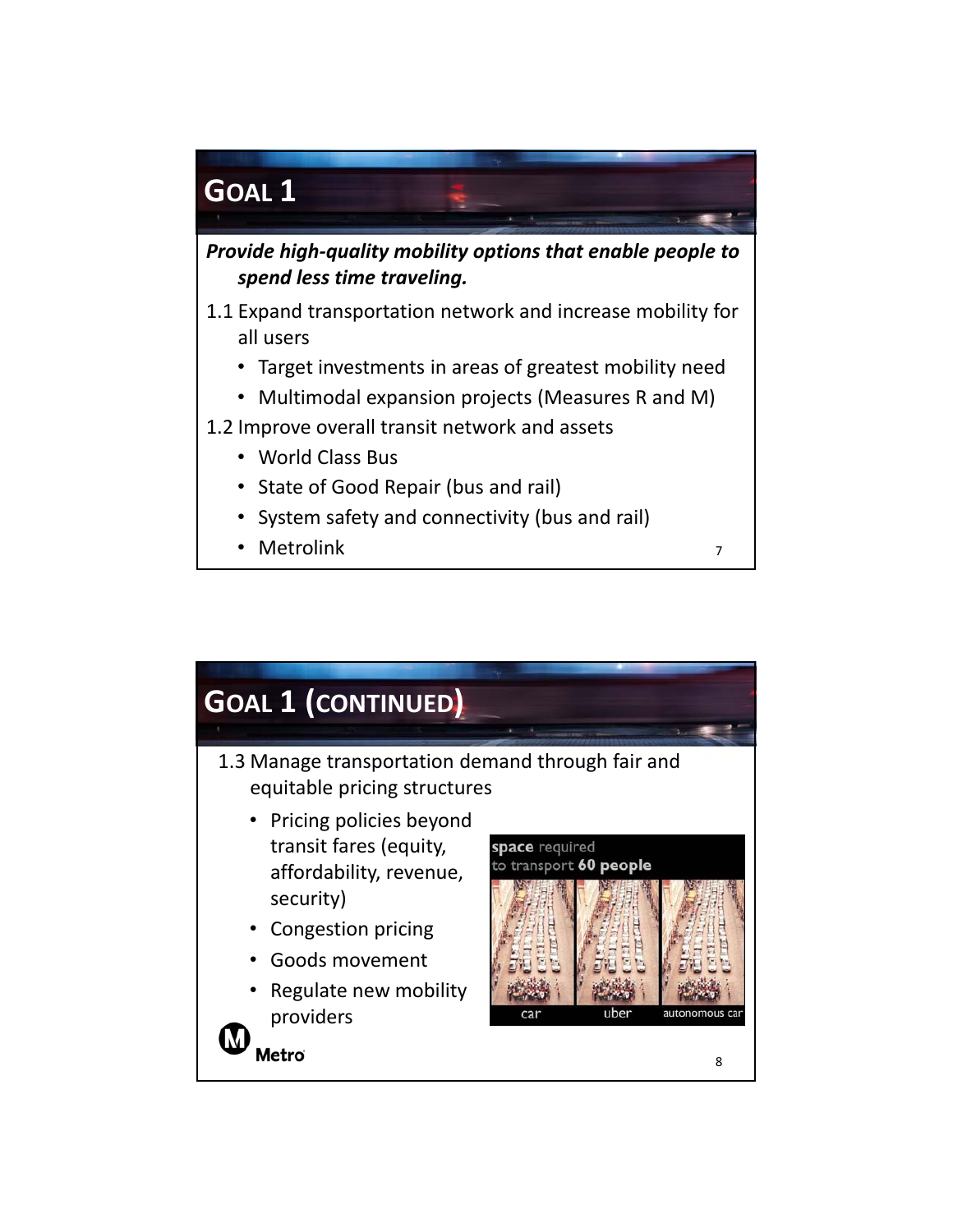

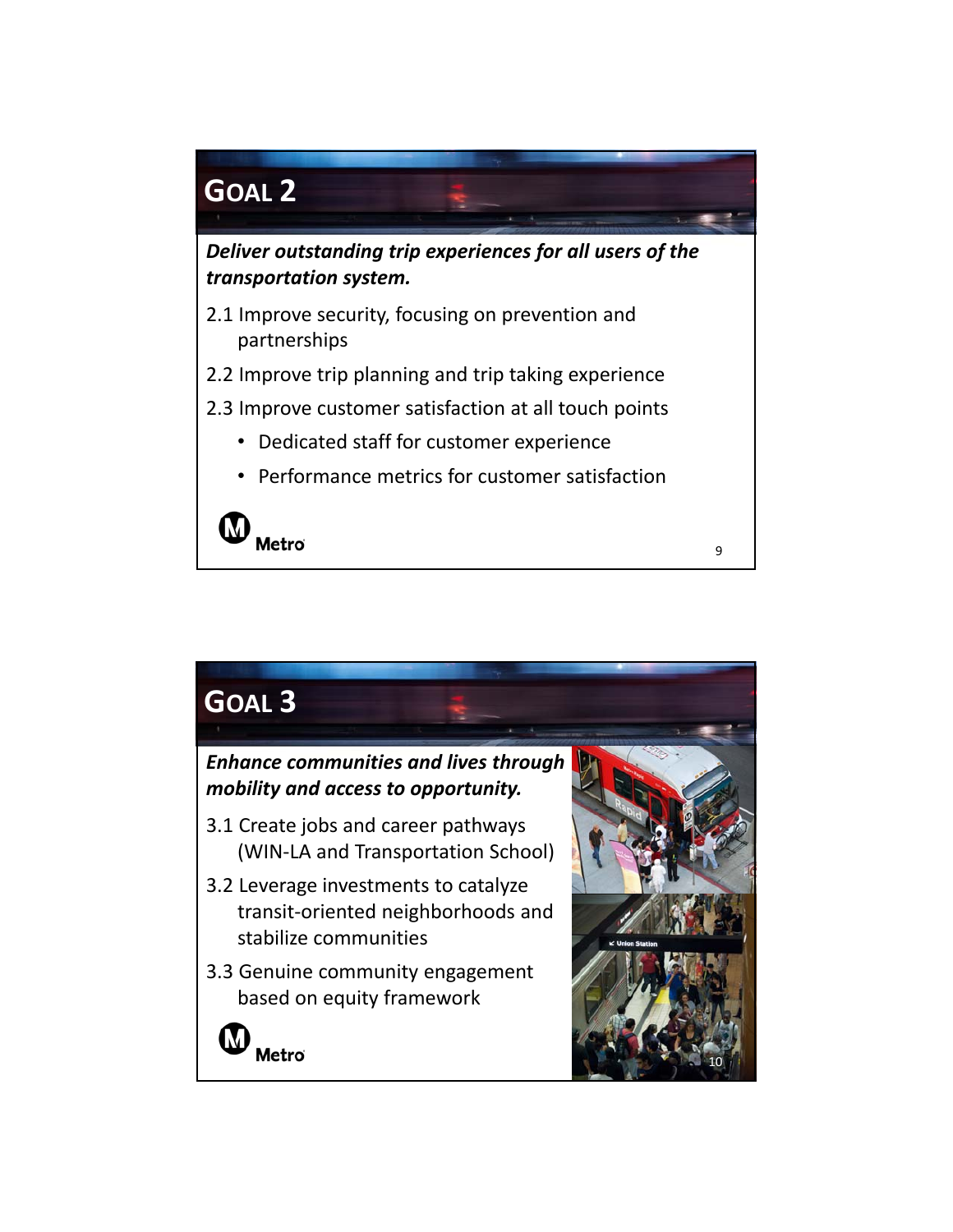